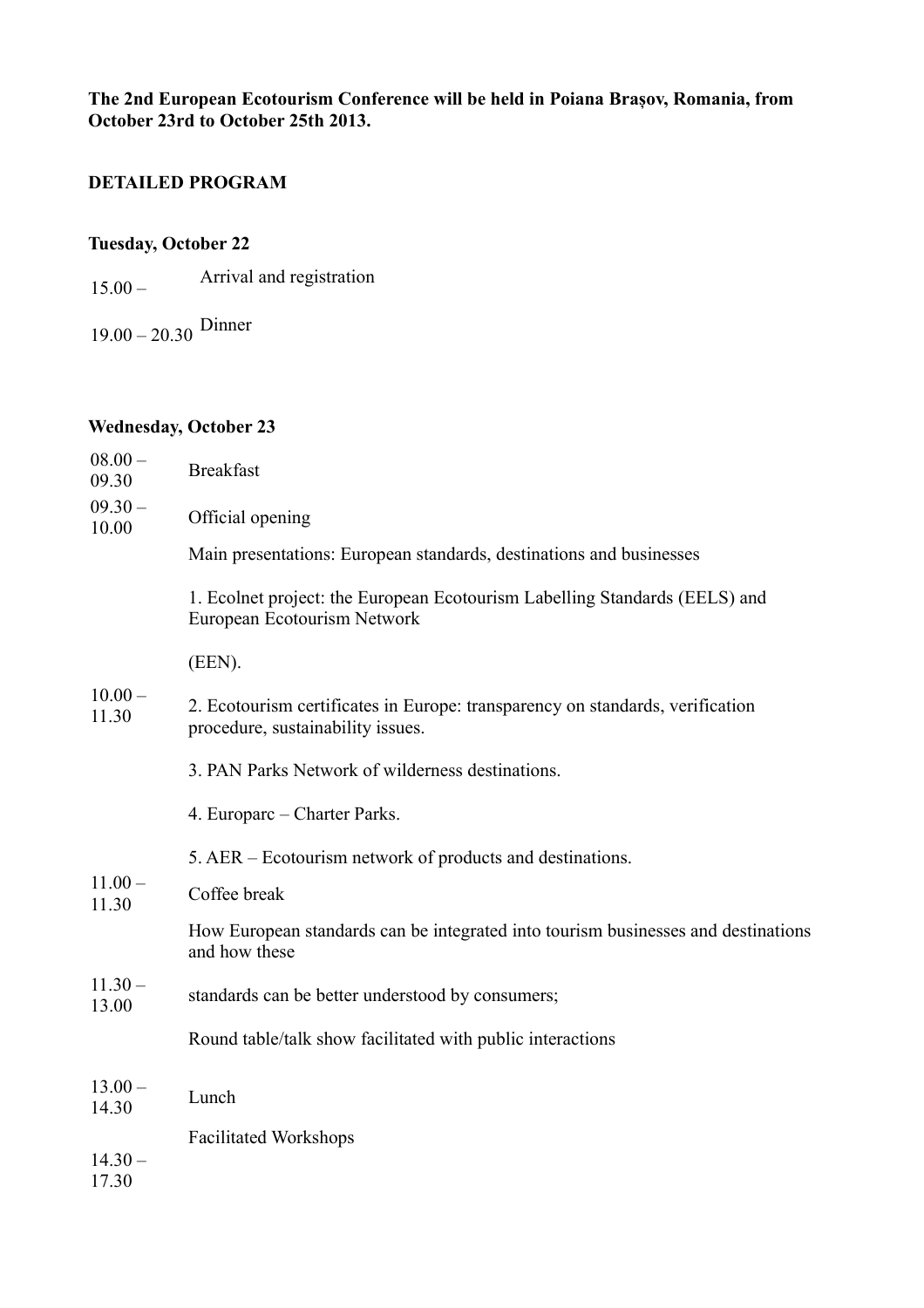#### **Topic 1**: **Improving the Benefits provided by Certification Programs and Standards**

Certification schemes and quality assurance standards as networking and marketing tools for ecotourism businesses and destinations"

#### **Topic 2**: **Multi-Stakeholder Approaches to Developing Ecotourism Destinations**

The role of local, national and international stakeholders in developing and promoting ecotourism destinations (ecotourism businesses, protected area authorities, government, international organisations etc.)

#### **Topic 3**: **Practical Tools for conservation and local development**

Effective solutions (e.g. financial mechanisms) to maximize ecotourism's benefits for nature conservation and local development"

## **Topic 4**: "**Product Development Strategies for Better Visitor Experience**

How to create quality ecotourism experiences and achieve sustainable destinations"

 $17.30 17.50 -$ <br>19.00 Side events  $19.00 21.00 - 0$  Dinner

## **Thursday, October 24**

| $08.00 -$<br>09.00 | <b>Breakfast</b>                                                         |
|--------------------|--------------------------------------------------------------------------|
| $09.00 -$<br>17.00 | Field trip (trekking, cycling, wildlife tracking, medieval culture tour) |
| $18.30 -$<br>20.00 | Panoramic walking tour of Brasov                                         |
| $18.00 -$<br>21.00 | Dinner in Brasov                                                         |

## **Friday, October 25**

08.00 – 09.00 Breakfast

 $09.00 - 11.00$  World cafe based on the four topic discussions (part 1)

- 11.00 11.30 Coffee break
- 11.30 13.00 World cafe based on the four topic discussions (part 2)
- 13.00 14.00 Lunch
- 14.30 16.00 Conclusions for the four topics
- 16.00 16.30 Coffee break
- 16.30 17.30 General conclusions
- 19.00 21.00 Festive dinner and concert